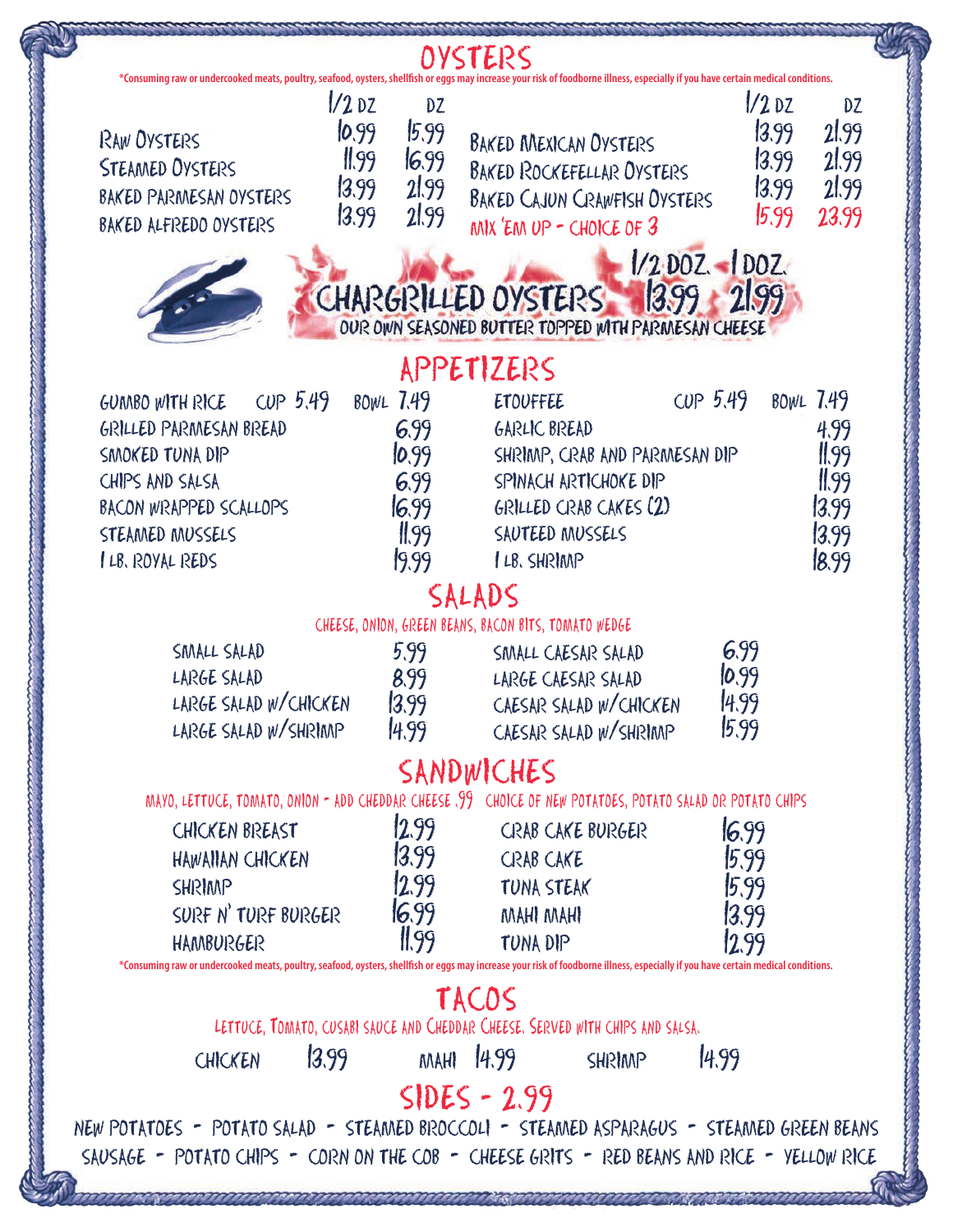|                                                                                                                                                                                                                                                                                                                                                                                                                                                                                                   | HOUSE SPECIALS                                                                 |                                                                                                                                                                                                                                                                                                                                                    |                                                                               |  |  |  |  |  |
|---------------------------------------------------------------------------------------------------------------------------------------------------------------------------------------------------------------------------------------------------------------------------------------------------------------------------------------------------------------------------------------------------------------------------------------------------------------------------------------------------|--------------------------------------------------------------------------------|----------------------------------------------------------------------------------------------------------------------------------------------------------------------------------------------------------------------------------------------------------------------------------------------------------------------------------------------------|-------------------------------------------------------------------------------|--|--|--|--|--|
| GRILLED OR BLACKENED CHICKEN<br>GRILLED OR BLACKENED SHRIMP<br>SHRIMP AND GRITS<br>SHRIMP & SCALLOPS<br>BACON WRAPPED SCALLOPS<br>GRILLED OR BLACKENED SCALLOPS<br>U.S.D.A. CHOICE RIBEYE<br>RIBEYE AND SHRIMP<br>RIBEYE AND LOBSTER<br>CAJUN CRAWFISH SAUCE \$4.99                                                                                                                                                                                                                               | 16.99<br>[7.99]<br>17.99<br>20.99<br>21,99<br>19.99<br>33.99<br>38.99<br>43.99 | SERVED WITH NEW POTATOES OR POTATO SALAD, CORN AND GREEN BEANS<br>LOBSTER AND SHRIMP<br>LOBSTER DINNER<br>GRILLED OR BLACKENED REDFISH<br>GRILLED OR BLACKENED SNAPPER<br>GRILLED OR BLACKENED TUNA STEAK<br>GRILLED OR BLACKENED MAHI<br>GRILLED OR BLACKENED WHITEFISH<br>STUFFED WHITEFISH<br>CRAB CAKE PLATTER (3)<br>ADD SAUCE TO ANY PLATTER | 26.99<br>30.99<br>17.99<br>20.99<br>19.99<br>19.99<br>15.99<br>20.99<br>19.99 |  |  |  |  |  |
| SHRIMP AND CRAB SAUCE \$4.99 SWEET N SPICY ASIAN SAUCE \$2.99<br>REDFISH SPECIAL<br>GRILLED OR BLACKENED REDFISH SERVED OVER A BED OF RICE, TOPPED WITH SHRIMP AND CRAB SAUCE.<br>SERVED WITH NEW POTATOES OR POTATO SALAD, CORN, GREEN BEANS AND BROCCOLI OR ASPARAGUS 23.99                                                                                                                                                                                                                     |                                                                                |                                                                                                                                                                                                                                                                                                                                                    |                                                                               |  |  |  |  |  |
| CHICKEN ALFREDO 15.99<br>SHRIMP ALFREDO 16.99                                                                                                                                                                                                                                                                                                                                                                                                                                                     | SCALLOP ALFREDO 17.99<br>FETTUCINE ALFREDO 12.99                               | PASTA DISHES GARNISHED WITH ASPARAGUS<br>CAJUN CHICKEN ALFREDO 17.99<br>CAJUN SHRINNP ALFREDO 18.99                                                                                                                                                                                                                                                |                                                                               |  |  |  |  |  |
| SEAFOOD PLATTERS<br>SERVED WITH NEW POTATOES, CORN, SAUSAGE, GREEN, BEANS, ROYAL REDS, CRAB LEGS,<br>STEAMED OYSTERS, MUSSELS & SHRIMP<br>LITTLE LAGOON STEAMER TRAY (FOR 2) 59.99<br>BIG LAGOON STEAMER TRAY (FOR 4) 96.99<br>GULF STEAMER TRAY (FOR 6) 130,00<br>1/2 LB. SHRIMP, 1/2 LB. REDS, 1/2 LB. MUSSELS, 1 DOZ. BAKED OYSTERS 42.99<br>1.5 LB. SHRIMP, 1.5 LB. REDS, 1.5 LB. MUSSELS, 1.5 DOZ BAKED OYSTERS 78.99<br>3 LB. SHRIMP, 3 LB. REDS, 3 LB. MUSSELS, 2 DOZ BAKED OYSTERS 105.00 |                                                                                |                                                                                                                                                                                                                                                                                                                                                    |                                                                               |  |  |  |  |  |
| SEAFOOD TRAYS<br>SERVED WITH CORN, NEW POTATOES, SAUSAGE AND GREEN BEANS - SUBSTITUTE ROYAL REDS FOR SHRIMP 2.00                                                                                                                                                                                                                                                                                                                                                                                  |                                                                                |                                                                                                                                                                                                                                                                                                                                                    |                                                                               |  |  |  |  |  |
| $1/2$ LB. REDS + $1/2$ LB. SHRIAAP<br>1/2 LB. SHRIMP + SNOWCRAB CLUSTER 26.99<br>1/2 LB. SHRIMP + 1 DZ. STEAMED OYSTERS 22.99<br>LB. ROYAL REDS<br>LB. LARGE SHRIMP<br>2 SNOWCRAB CLUSTERS<br>3 SNOWCRAB CLUSTERS                                                                                                                                                                                                                                                                                 | 21.99<br>22.99<br>2199<br>33.99<br>39.99                                       | LB. SHRIMP + DZ. STEAMED OYSTERS 26.99<br>LB. SHRINNP + 2 SNOWCRAB CLUSTERS<br>LB. SHRIMP + 3 SNOWCRAB CLUSTERS<br>LB. SHRIMP + DZ. BAKED OYSTERS<br>4 SNOWCRAB CLUSTERS<br><b>6</b> SNOWCRAB CLUSTERS<br>STEAMED OYSTERS - 1 DZ.                                                                                                                  | 42.99<br>46.99<br>32.99<br>46.99<br>56.99<br>18.99                            |  |  |  |  |  |